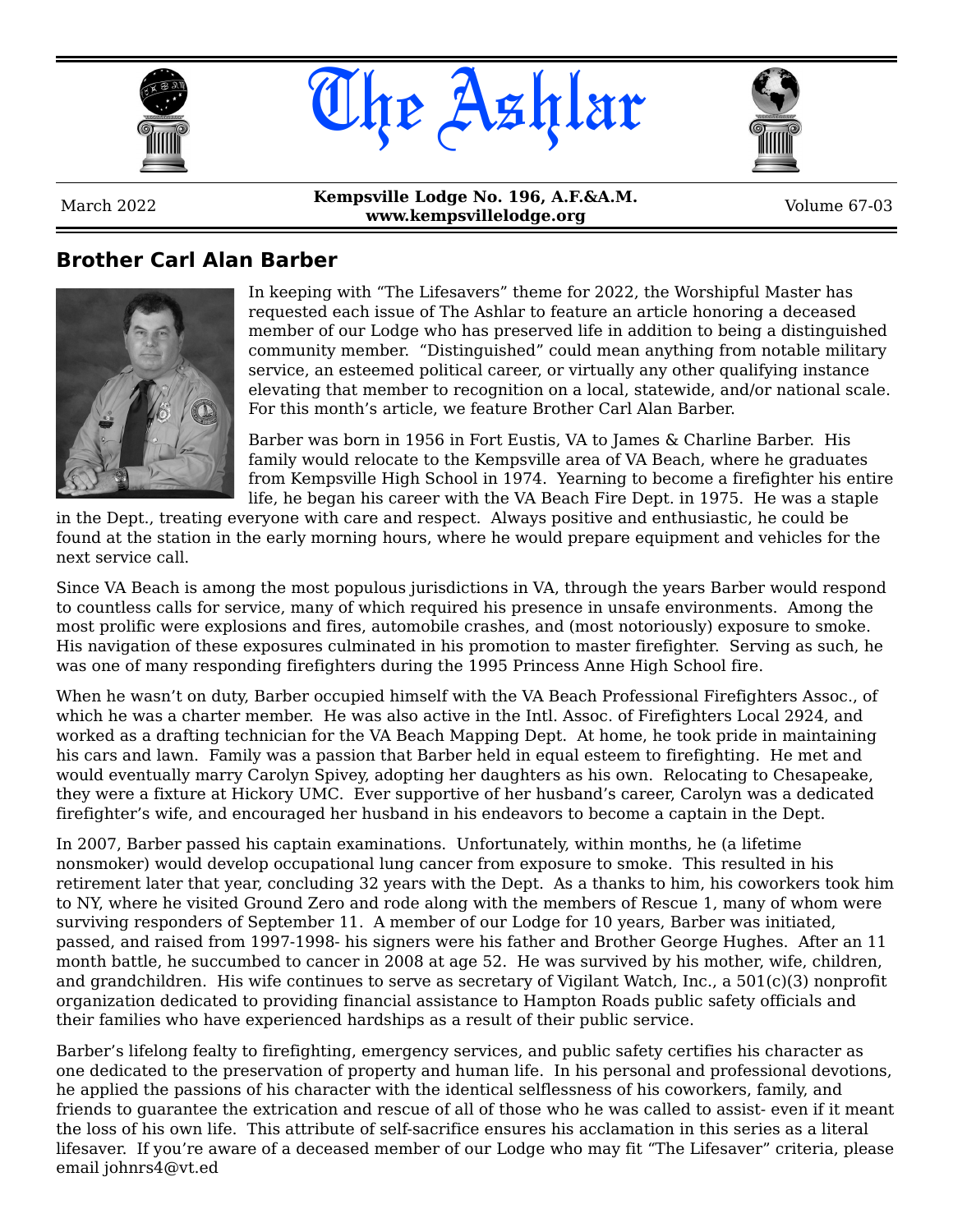### **From The East**



The process in which Masons vet and vouch for one another is a sensitive but sacred process that has persisted and consequently preserved the secrets of the Craft for the entirety of

its existence. Whether this process occurs at the onset of a Lodge meeting or during the opening of a just and legally-constituted Lodge, vetting and vouching for our Brothers is integral to the protection of the sanctity of Masonic Light. However, great care must be instilled into the process to guarantee the Lodge's positive image as a haven for Masonic fellowship, in addition to our reputations as purveyors of Brotherly Love.

In the event that an unfamiliar visiting Brother arrives at our Lodge to attend a meeting, great care must be taken to guarantee his Masonic validity. In a semi-private setting, a Brother or Brothers selected by the Worshipful Master must query the visiting Brother for his dues card, in addition to other relevant information that only a Master Mason would know. In some Lodges, once the authenticity of a visiting Brother's Masonic credentials have been deemed probable but not conclusive, it is not uncommon to place the visiting Brother under oath, during which they swear and affirm that their membership and statements are legitimate. Given the austerity of the situation, it is imperative to assume a neutral attitude to avoid upsetting the visiting Brother's sentiment- such an unfortunate outcome could have severe consequences for the reputations of our Lodge and ourselves.

From time to time, Brothers who rarely attend meetings will reappear for one reason or another. We may find ourselves seated adjacent to such a Brother. During the collection of the word, it could occur that the Brother is unable to recall the word necessary to remain in the meeting. In the event that the identity of the Brother is well known to us, a simple reminder of the word at low breath is more than sufficient to resolve the situation. Inversely, the Worshipful Master must be informed of the Brother's predicament so that another Brother familiar therein may avouch for him. Once avouched for and found worthy, he may be reinvested with the word. The tactful navigation of this rare event may embolden the returning Brother and inspire him to become a regular attendee.

Vetting and vouching for Lodge Brothers is a fragile and sanctified process that is only compounded in difficulty by its sporadic and infrequent necessity. Regardless, the vigilant anticipation and rehearsal of these processes will secure the value of Masonic Light at no cost to the reputation of our Lodge, our perception in the eyes of forgetful and/or unfamiliar Brothers, and/or the feelings of the Brother avouched for.

Brother John Settle, III, Worshipful Master

### **From The West**



Kempsville Masonic Lodge is off to a great start this year. Although we had two snow events in January, one prevented our first breakfast and several brothers were ill, we

persevered to continue training and supporting our lodge and the 56<sup>th</sup> District. We raised Brother Christopher H. Kammerer, assisted other lodges in our district, and had representation at all the District Deputy Grand Master official visits. Our sweethearts attend our Valentine's Dinner in February and received the Royal Arch masons for "Red Coat night" for our guest speakers who presented a stimulating program. Your Junior Warden, Doug Dunn has started an initiative to get our Past Masters more involved in degree work. This was exhibited by many Past Masters assisting in raising our first Master Mason for 2022.

The Past Master honored the Worshipful Master and Wardens in the beginning of the year by sharing their wisdom and experiences. The Worshipful Master was able to identify his initiatives and goals for the year. His motto of "Freemasonry The Lifesavers" will take the lodge into new directions as well as make our lodge a safer place to meet. I look forward to trying to "fill his shoes" next year in the East.

Brother Pat Blankenship, Senior Warden

## **From The South**

Over the past several years, except during the shutdown, our lodge has gained quite the reputation for serving rather elaborate meals at our stated meetings. This really started in 2017 when Brother Todd Moisette became

our Senior Steward. Brother Todd had already served as Junior Steward the previous two years so when the late Dennis Eaton was ready to step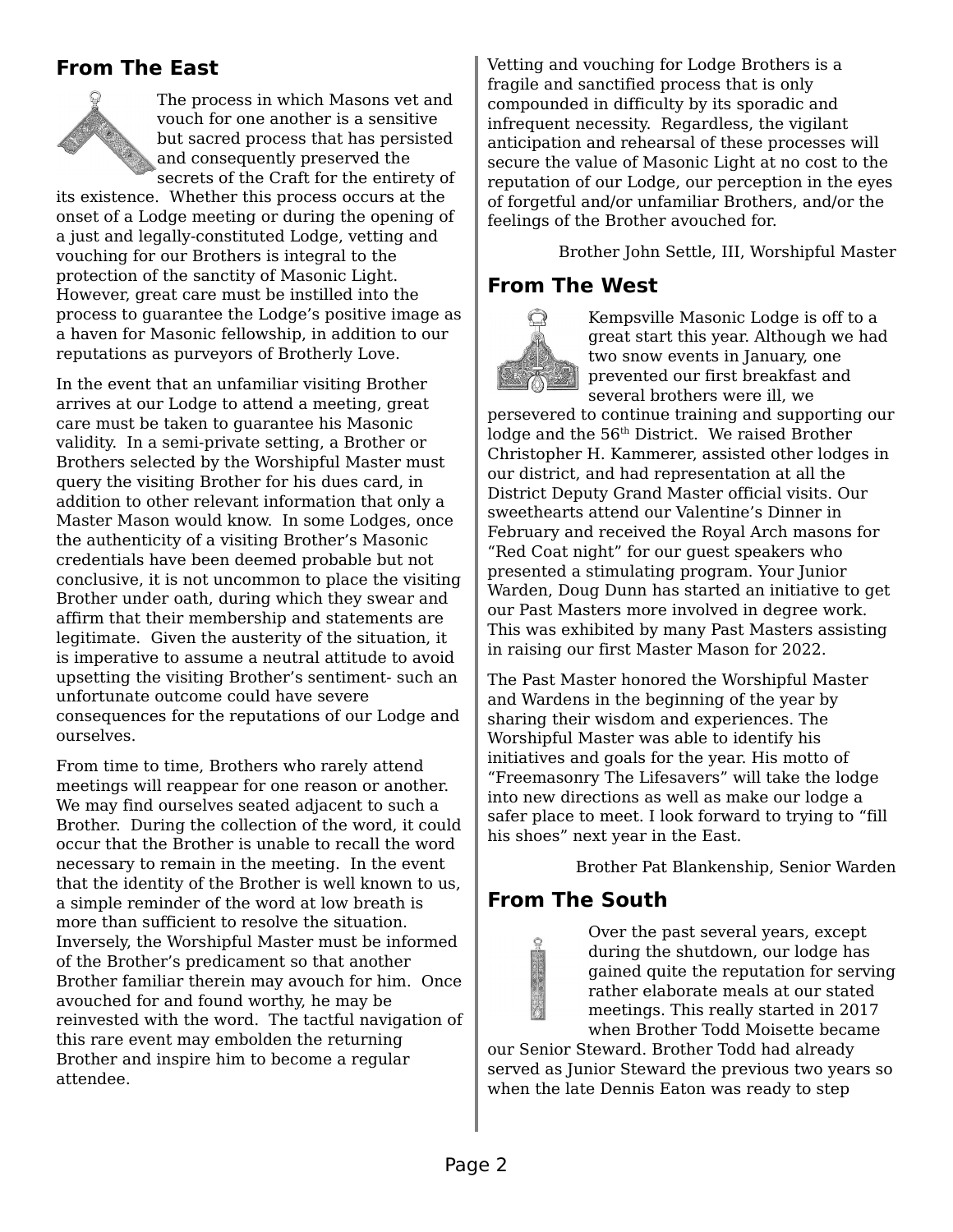down from Senior Steward Todd stepped up. So did the dinner fare!

Masonic dinners have long been defined as overcooked beef, mashed potatoes, green beans that taste fresh out of the can and usual fare such as that. Todd wanted to serve the brethren a dinner they would be happy to be served in a restaurant! Not being chef himself, Todd leaned heavily on his Junior Steward and Brother Pat Blankenship who is always a fixture in the kitchen. Pats brother, Mike Blankenship also moved to the area and became a regular worker in the kitchen as well. Some of the meals Todd's teams have served have been Chicken Parmesan, Stuffed Shells, Baked Rigatoni, Pork Tenderloin, Fish-n-Chips, Chicken Cordon Bleu and many other exotic entrees. When serving up vegetables, Todd has made sure we have green beans, only once per year!

One of the biggest challenges for Brother Todd has been serving such fancy fare on a very limited budget. When asked how they do it, they explain there is no one single Way. They shop comparatively and design the meals based on current costing trends. Our kitchen runs on the same budget they have for the last ten years however, we all know how costs have increased. Why hasn't the budget? Well they operate based off donations. Stated dinner donations rarely break even with the actual cost of most meals. When asked how he does it, Brother Todd replied, "Well, it is a balance between portion control, buying in bulk when possible, and trying to make as much as possible in house." Brother Todd, while serving as our Senior Steward, has proven himself an excellent steward of the kitchen finances. Each year he has served, he has ended the year with a slight profit in the kitchen budget. Now that is an accomplishment. Make sure to let our Stewards know how much you appreciate the 196 traditions.

Brother Doug Dunn, Junior Warden

## **Bull Roast**

Our Bull Roast is swiftly approaching! Mark your Calendars! Our Bull Roast will be on May  $14<sup>th</sup>$  this year. This is our main fundraiser that will need each of the Brethren to sell tickets and participate in the work if you are available. This fund also pays for our scholarships that we award every year to two deserving youths to help them with their college expenses. Look for your tickets with the

April Ashlar for you to sell. If more tickets are needed you can see Brother Patrick Blankenship or Brother Doug Dunn. We are looking forward to the fellowship and a successful fundraiser.

### **Meet Your Lodge Safety Coordinator**



Your 2022 Lodge Safety Coordinator is Brother W. Lawrence "Larry" Daniels, PhD. Larry grew up in Richmond and began volunteering with the Henrico Rescue Squad at age 16. In 1976, he moved to Norfolk to attend ODU, where he

earned a BS in EMS in 1981. After graduation, he was hired by ODU to teach EMT programs part time. He would further his career as a first responder for the Cities of Chesapeake (5 years), Hampton (14 years), and Suffolk (30 years).

During the 1980s, Larry embarked on a life changing medical mission trip to Liberia. Upon his return, he re-entered school to become a nurse, eventually earning a PhD in Family & Family-Related Nursing Research. Since this time, he has served as a pediatric nurse practitioner for children and adolescents with mental health issues.

While on a business trip in the Philippines in 1994, Larry met his wife, Lyn. He regards marriage, fatherhood, and Masonry as his finest life achievements. A proud father, he has raised two daughters from an earlier marriage, and assists his wife in raising her four children.

# **Trestle Board**

| Dinner 6PM, Lodge 7PM         |
|-------------------------------|
|                               |
|                               |
| Lake Drummond Lodge, 8AM-12PM |
|                               |
| Bayside Lodge, 6-9PM          |
|                               |
| Dinner 6PM, Lodge 7PM         |